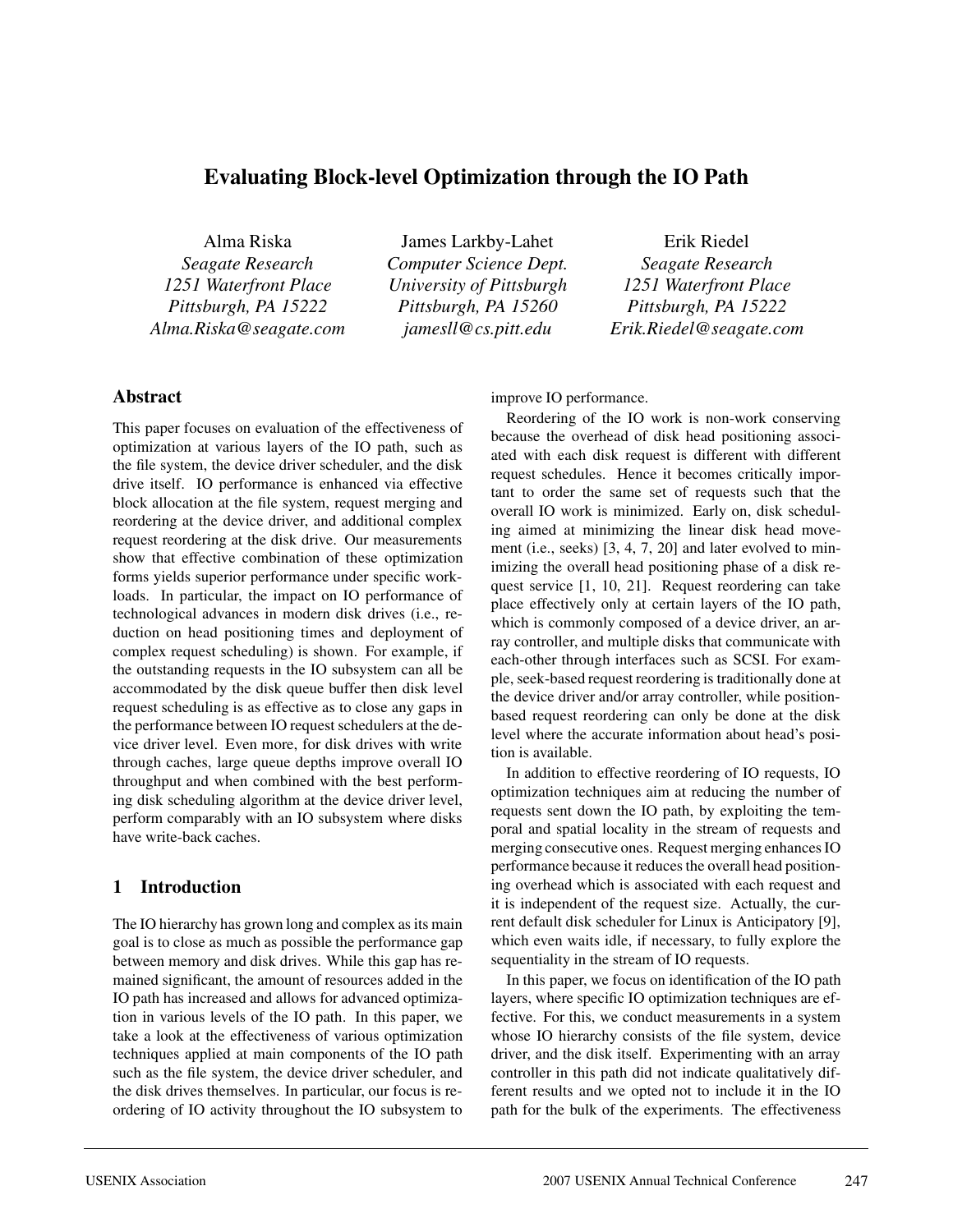of IO optimization is evaluated at the application level by quantifying the effect that request merging and reordering at different IO layers have on overall system performance.

We find that effective request merging is the key approach to achieve the maximum throughput in the IO subsystem, under heavy load. Although such optimization happens at the device driver level, via scheduling, its effectiveness is determined at the file system level. Specifically, the Reiser file system sends down more requests than all other file systems evaluated, but after merging at the device driver results to the smallest number of disk requests. Consequently, ReiserFS achieves the highest application throughput, which for a specific workload, is double the throughput of other file systems.

Our measurements show that disk level optimization in the form of scheduling is particularly effective and, although, disks are at the end of the IO path, it effects the overall application throughput. Specifically, if the load in the IO subsystem is medium, (i.e., a scenario that diminishes the importance of request merging) then by scheduling effectively at the disk level, one can close the application-level performance gap resulting from ineffective scheduling at the device driver. The effectiveness of disk level scheduling is also noticeable when comparing write-back and write-through disk cache policies. While write-back is better performing with low disk queue depths, write-through gains the performance difference as the disk queue depth is increased, which makes the latter a more attractive alternative given the enhanced data reliability and consistency it provides.

The rest of this paper is organized as follows. In Section 2, we describe the measurement environment. Section 3 explains and evaluates the applications, that we run to generate IO load. We analyze the file system level of the IO path in Section 4 and the device driver level in Section 5. The disk drive level of the IO path is evaluated in Section 6. We discuss related work in Section 7. Section 8 concludes the paper by summarizing our findings.

### **2 Measurement Environment**

Our intention is to analyze the effectiveness of IO work optimization throughout the IO path, which (in our case) consists of the file system, the device driver disk scheduler, and a single disk drive. While we did not conduct measurements with multi-disk systems, we measured a system where the disk was attached to an array controller. The presence of an array controller (i.e., more resources and another level of scheduling) did not affect our results qualitatively and is not discussed here in detail for sake of presentation clarity.

We conduct measurements in a system (i.e., Dell Power Edge 1750) that runs the Postmark benchmark [11] on top of a Linux operating systems (i.e., Gentoo Linux 2.6.16-git11 distribution). Postmark is configured for four different scenarios as described in Section 3, that generate IO workloads with different characteristics. Postmark loads the system heavily. Building the Linux kernel multiple times simultaneously serves as our second application which loads the system with a range of load levels.

We also evaluate four file systems, (Ext2, Ext3, ReiserFS, and XFS), four disk scheduling, (No-Op, Deadline, CFQ, and Anticipatory), and three different SCSI Seagate disk drives (Cheetah ST318453LC, ST3146854LC, and ST3300007LC which we refer to as the 18 GB, 146 GB, and the 300 GB disks, respectively). Table 1 summarizes the details of our measurement testbed, while further details for each component, such as the file systems, device driver schedulers, and disk drives parameters, are given in the corresponding sections later on. Unless otherwise stated, the disks in our measurement testbed have write-through cache enabled.

| System       | Dual Intel Xeon CPU 2.40GHz,               |  |  |
|--------------|--------------------------------------------|--|--|
|              | 1GB memory,                                |  |  |
|              | LSI Fusion MPT SCSI Controller             |  |  |
| OS           | Gentoo Linux 2.6.16-git11                  |  |  |
| Application  | Postmark / Linux kernel build              |  |  |
| File System  | Ext2, Ext3, ReiserFS, XFS                  |  |  |
| IO scheduler | No-Op, Deadline, CFQ, Anticipatory         |  |  |
| Disk Drive   | 18 GB/15Krpm, 146 GB/15Krpm, 300 GB/10Krpm |  |  |

Table 1: Specifications of the measurement system.

The blktrace tool that comes with the Linux 2.6 kernel module is used to trace the IO activity at the device driver level. The data obtained is further parsed using blkparse. Tracing using the blk tools captures the entire activity at the IO device driver and includes *queuing* a request, *merging* it with an already queued request (if predefined sequentiality criteria holds), *dispatching* it to the SCSI interface, and handling its *completion*. In addition to collecting and processing data via the blk tools, we conduct our own data post-processing to identify the work incoming to the device driver from the file system and the work outgoing from the device driver and completed by the disk. In our measurement system, the working set is located in a different disk from the disk that hosts the OS. Also the data collected via blktrace was sent through the network and not stored in the local machine to minimize effects to the targeted SCSI bus.

All our measurements are conducted on clean file systems. We argue that our conclusions hold in the case of an aged file system, because mostly our evaluation is related to the workload characteristics within the working set. Once the working set is stationary over a period of time then optimization depends mostly on the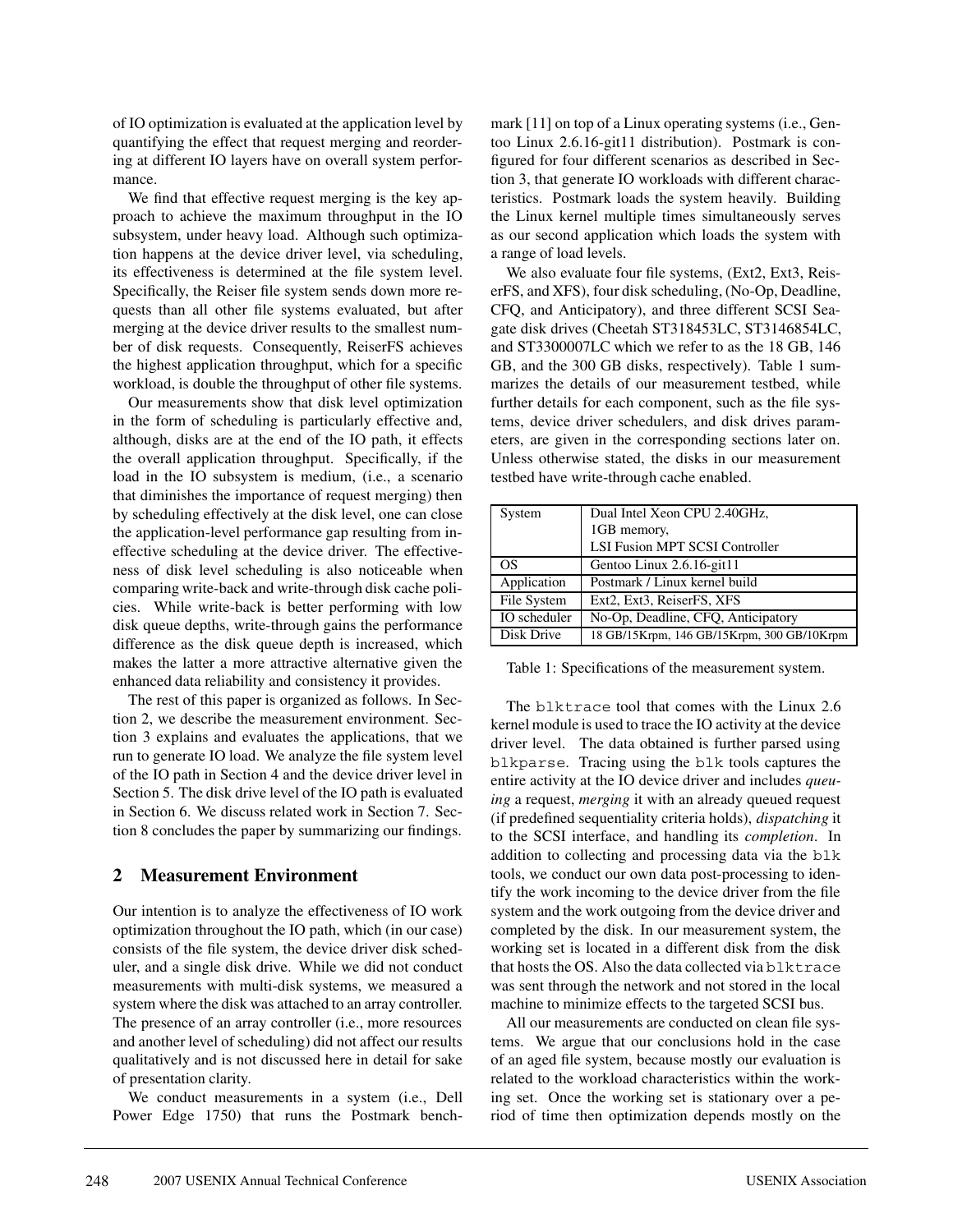working set size, request interarrival times, and randomness/sequentiality of workloads. With Postmark and Linux kernel builds, we cover a range of workloads with respect to working set size, request interarrival times, and randomness/sequentiality and expect the aged file system behavior to fall in any of the above evaluated categories.

We measure the IO subsystem performance via the application throughput. We chose this measure of interest, because our goal is to evaluate the overall effectiveness of combining various optimization techniques at different levels of the IO path.

# **3 Application Layer**

Our first application is Postmark [11], which benchmarks the performance of e-mail, netnews, and e-commerce classes of applications. Postmark works on a pool of changing files, (i.e., the working set), and generates an IO-bound write-dominated workload. Because Postmark heavily loads the storage subsystem, it is our benchmark of choice for evaluating optimization efficiency in the IO path.

Postmark generates an initial working set of random text files ranging in size from a configurable low bound to a configurable high bound. The range of file sizes determines Postmark's workload sequentiality because Postmark's activity in each file is proportional to its size. Postmark's working set is also of configurable size by specifying the number of files in it. Postmark starts with creating the working set (first phase). A number of *transactions* are executed (second phase). Finally, all files are deleted (third phase). Each Postmark transaction consists of a pair of smaller transactions, which are *create file* or *delete file* and *read file* or *append file*. Postmark's throughput, used here as a measure of system performance, is the number of transactions per second during the *second* phase of the benchmark execution, which represents another reason why an aged file system with similar working set and workload characteristics should behave similarly.

| Work      | File        | Work       | File        | No. of  | Trans-  |
|-----------|-------------|------------|-------------|---------|---------|
| load      | <b>Size</b> | <b>Set</b> | size        | Files   | actions |
| SS        | Small       | Small      | 9-15 KB     | 10,000  | 100,000 |
| <b>SL</b> | Small       | Large      | 9-15 KB     | 200,000 | 100,000 |
| LS        | Large       | Small      | $0.1 - 3MB$ | 1,000   | 20,000  |
| LL        | Large       | Large      | $0.1 - 3MB$ | 4,250   | 20,000  |

Table 2: Postmark specifications for each workload for the 18 GB disk. Specifications hold for the other two disks, except that for the LL workload 40,000 transactions are completed.

We benchmark four different Postmark workloads by

varying the low and high bounds of file sizes and the number of files in the working set. We aim at having *small* working sets, i.e., occupying a few percentage of the available disk space and *large* working sets, i.e., occupying 25% for the largest capacity disk (i.e, the one with 300 GB) to approximately 50% for the smaller capacity disks ((i.e, the 18 GB and the 146 GB ones). The working set size affects the amount of seeking that is associated with each transaction. The working set size is controlled via the number of files.

Although Postmark generates a workload that randomly accesses the files within the working set (see Figure 1), the disk-level randomness depends on the average file size in the working set. We get a more random workload by setting the file size boundaries to be only a few KBytes and a more sequential workload by setting the file size boundaries to a few MBytes. Table 2 describes in detail how Postmark is configured to generate four different workloads. Throughout this paper, Postmark is configured with its buffer parameter set. Exploring the cache impact on IO performance, although important, is not addressed here.



Figure 1: Access patterns for the LL workload in Table 2. The system configuration is: Ext3, anticipatory, and the 18 GB disk.

Figure 1 shows the disk access pattern for the LL workload of Table 2, by plotting the start LBA of each request on the y-axis as a function of request arrival time. The other workloads have similar access patterns and are not shown here for sake of brevity.

During the file creation phase, the disk access pattern is mostly sequential, which in the plot appears as straight lines. The sequentiality in this phase is one of the reasons that later on the read and write average request size is (in some cases) larger than the maximum file size in the working set. For the file access phase of the benchmark, the access pattern is random within the working set, which appears in the plots as a block of numerous dots (each marking a single disk request). The SS and LS workloads are localized and entail less disk head po-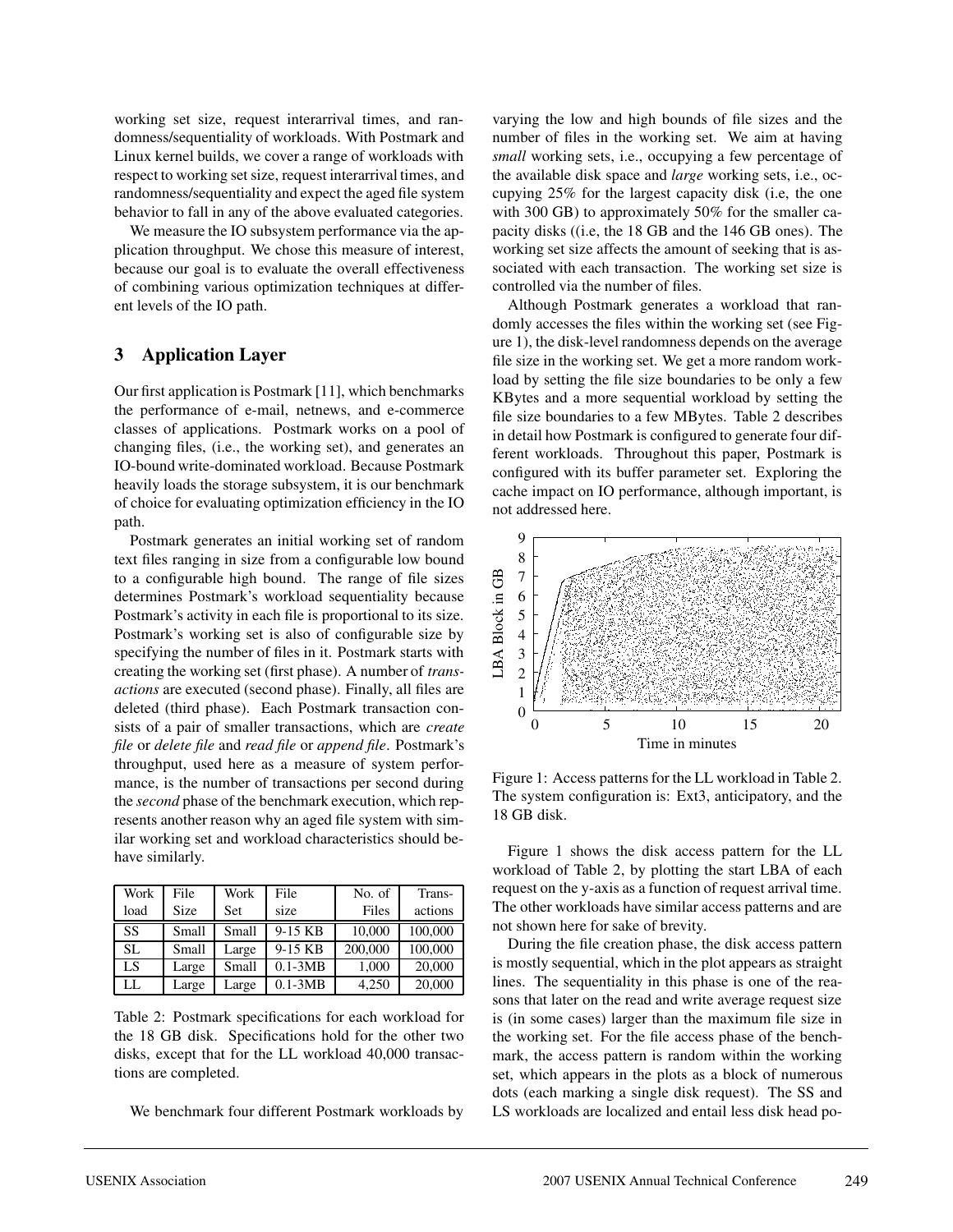

| Workload         | SS.    |       | LS                   |  |
|------------------|--------|-------|----------------------|--|
| <b>TOPS</b>      | 424.62 |       | 310.87 278.68 227.91 |  |
| <b>Bandwidth</b> | 60.61  | 62.15 | 228.19   269.80      |  |

Figure 2: The plot depicts Postmark's throughput in transactions per second for the four workloads of Table 2. The system configuration is: Ext3, anticipatory, and the 18 GB disk. The table gives disk IOPS and bandwidth.

sitioning overhead than for the SL and LL workloads. The large working sets that span over 50% of the available space (for the 18 GB and 146 GB disks) experience more seeking overhead. Also the sequentiality in workloads increases with the file size in the working set.

Figure 2 plots the Postmark throughput, measured in transactions per second, during the file access phase of the benchmark, for each of the four workloads of Table 2. The measurement testbed is configured with its default setting, i.e., Ext3 file system, Anticipatory disk scheduling algorithm, and the 18 GB disk drive with a queue depth of 4. The highest Postmark throughput is achieved for the SS workload. This is expected because Postmark's transaction size is linear to the file size. Consequently, workloads with large files have longer transactions than the workloads with small sizes. Transaction length affects Postmark throughput by as much as 5 times (i.e., the difference between throughput under the SS workload and throughput under the LL workload.

A similar trend is captured also by the IOs per second (IOPS) shown in the table of Figure 2. Again, the SS workload achieves the highest number of disk requests completed in each second. Between the workloads with the same file sizes, the difference in Postmark throughput (and IOPS) is related to the seeking through different file locations. For small working sets the seeking is shorter than for large working sets. The seeking overhead reduces Postmark throughput by as much as 50%. LS and LL workloads perform similarly with regard to Postmark throughput because their sequentiality (lack of randomness) causes the optimization down in the IO path to be similarly (in)effective for both of them. This is not the case for the random SS and SL workloads.

A second application that we use to benchmark the effectiveness of the optimization in the IO path is building multiple Linux kernels simultaneously. The Linux kernel builds yield similar access patterns to the disk as Postmark (when it comes to randomness) but the request interarrival times are longer and the working set spans in bands over some area of the disk. We use this second benchmark to evaluate how effective request merging and reordering becomes at the device driver and the disk drive when the system is loaded moderately.

## **4 File System Level**

In our evaluation, we conduct measurements in four different file systems, namely, Ext2, Ext3, ReiserFS, and XFS, which are supported by any Linux distribution. The main characteristics of these file systems are summarized in the following:

- **Ext2** is a standard FFS-like file system, which uses *cylinder groups* for data placement and single, double, or triple indirect metadata blocks.
- **Ext3** is also an FFS-like file system, whose data structures are backward compatible with Ext2. However, Ext3 uses a special file as a journal to enhance file system consistency and data reliability.
- **Reiser** file system has also single contiguous journal and uses a  $B^+$ -tree as its metadata structure.
- **XFS** uses also a single contiguous journal, as well as, allocation groups, and extent-based  $B^+$ -tree for its metadata management.

The throughput of the four different workloads described in Table 2 under the four file systems in our study is shown in Figure 3. The device driver scheduler is Anticipatory, and the queue depth at the 18 GB disk is 4. Under the more sequential workloads, as it is the case of the LS and LL workloads with large files, the difference in Postmark throughput between the four file systems is minimal. They behave very similarly because the sequentiality in the workload provides an almost optimal ordering with little room for further optimization at the file system level. This is not the case for the small files workloads, which have more randomness and consequently more room for optimization. In particular, we observe superior Postmark performance under ReiserFS for the SS workload with as much as twice the throughput of the other file systems.

The work in MBytes of data read and written by Postmark and processed by the file system is presented in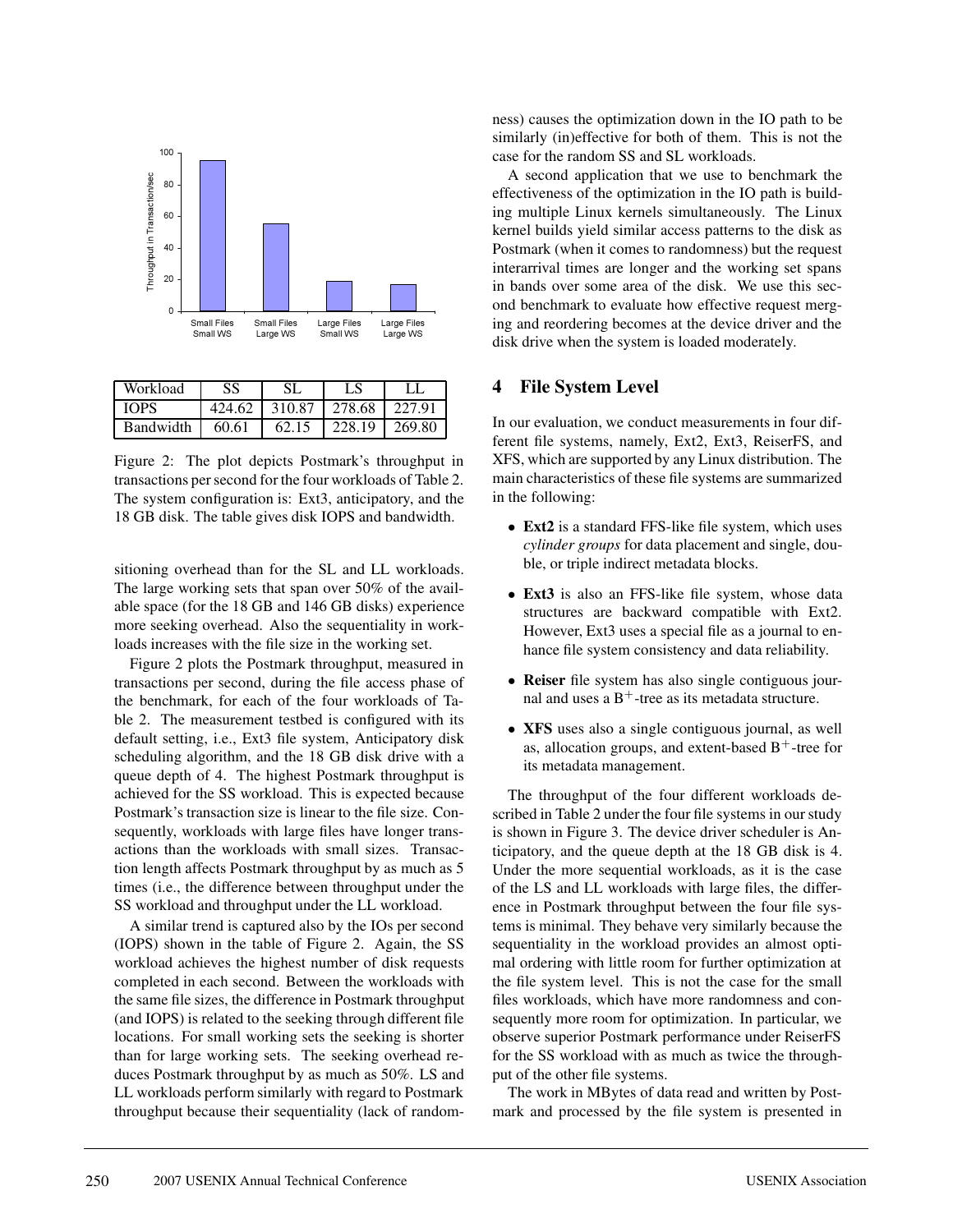

Figure 3: Postmark throughput for the four file systems and the workloads of Table 2. Measurements are done on the 18 GB disk and Anticipatory scheduling.

Figure 4. In our testbed, we do not have a measurement point in front of the file system to exactly measure the amount of work added to the IO subsystem by the file system itself. The work processed by the Ext2 file system (i.e., no journaling) is the best approximation to the Postmark generated IO workload.

With a few exceptions, there is no substantial difference in the amount of work for either reads or writes. In particular, when comparing the amount of work under the Ext2 file system and the other three file systems that maintain a journal for metadata management. The XFS file system seems to be an outlier when it comes to the extra amount of work to manage the journal under the small files workloads (see the last bar of the first two sets of bars in Figure 4). Because the application (i.e., the scenario under the Ext2 file system) and the file system, approximately request the same amount of work (either reads or writes) to be processed by the storage subsystem, any differences in the overall application throughput (within the same workload) as reported in Figure 3 is attributed to the effectiveness of work optimization in the IO path.

By changing *only* the file system and fixing the IO workload, disk scheduling, disk queue depth, and other system parameters, the measured difference in application level performance (i.e., Postmark throughput) is attributed to the average disk request size, since we concluded that all file systems process the same amount of work in Figure 4. That is because, for the same amount of data to be transferred, the traffic composed of large disk requests has fewer requests than the traffic composed of small disk requests. Consequently the overhead associated with the disk head positioning is less for the workload composed of large requests than for the workload composed of small requests. Although, small requests get served faster than large requests, in all our



Figure 4: The amount of data read and written by each file system under the four different workloads of Table 2. Measurements are done on the 18 GB disk and Anticipatory scheduling.

measurements, a stream of few large requests always outperformed a stream of many small requests.

Figure 5 shows the average request size for the four workloads in our evaluation and the four file systems. Request size is measured in the incoming and the outgoing traffic of the device driver which corresponds, respectively, to the outgoing traffic of the file system and the incoming traffic at the disk drive. The scheduler at the device driver is Anticipatory and the disk is the 18 GB one with queue depth of 4. Generally, write disk traffic has longer requests than read disk traffic, in particularly for the workloads with large files. There is noticeable difference between the average disk request size under ReiserFS and the other three file systems. The incoming disk traffic under ReiserFS has the largest read and write request size.

While disk read and write requests under ReiserFS are of comparable size, the read and write requests outgoing from ReiserFS have different sizes. ReiserFS and the other three file systems send down the IO path requests for large reads, while only Ext2 and XFS do the same also for writes. Ext3 and ReiserFS send down the IO path constant size write requests of 4 KB relying on the device driver scheduler to merge the sequential ones. Although, Ext3 and ReiserFS do send down to the device driver, 4 KB write requests, the outgoing write requests are larger for ReiserFS than for Ext3. Overall, ReiserFS is more effective at data allocation.

The same points made in Figure 5, are reinforced with the results presented in Figure 6, where we plot the number of requests in the traffic stream incoming at the disk drive (results are similar for the stream outgoing FS). Note that while ReiserFS results consistently in the smallest number of requests sent to disk, XFS (with the exception of one case) is the second best. This indicates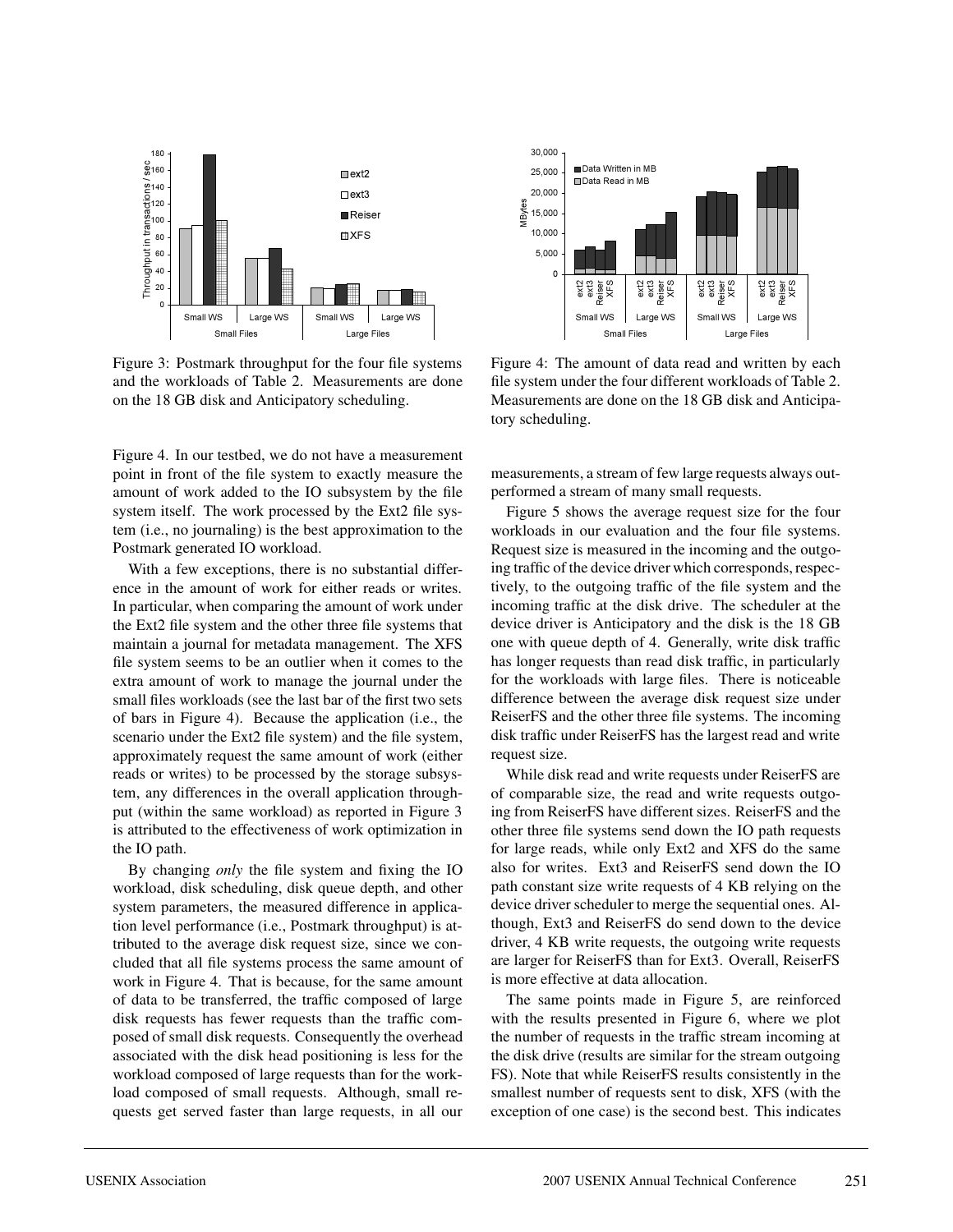

Figure 5: The average request size of reads (left) and writes (right) in the outgoing stream of requests from the file system and the incoming request stream at the disk. The four workloads of Table 2 are evaluated under four file systems. Measurements are done on the 18 GB disk and Anticipatory scheduling.



Figure 6: Number of requests in the incoming request stream at the disk, (i.e., the outgoing request stream at the device driver). The four workloads of Table 2 are evaluated for four file systems. Measurements are done on the 18 GB disk and Anticipatory scheduling.

that the constant size write requests sent to the device driver from the file system are not the reason for ReiserFS superiority. Instead, block allocation and maintaining of the journal should be considered as main factors for ReiserFS best performance for the workloads under evaluation. Although the final request merging does happen at the device driver level and, as we discuss it further in the following section, it is a characteristic that sets apart the disk schedulers at the device driver, we stress that it is the data management within the file system level that facilitates the effective outcome of request merging.

Figure 5 indicates that the main differences between the file systems are on handling write traffic rather than read traffic. The latter is mostly handled at or above the file system level (exploiting all the semantics available from the application) and also the system cache availability. Write traffic on the other hand is left to be optimized by the IO subsystem (starting with the file system). Consequently, the impact of write optimization on overall application throughput is high, because Postmark workload is write-dominated.

For the reminder of this paper, we focus mostly on the effectiveness of device driver disk scheduling and disk level queuing. To facilitate a concise presentation, we limit ourselves on measurements in one file system only and we choose ReiserFS because we identified it as the most effective file system when it comes to IO work optimization at the file system level for the workloads under our evaluation.

# **5 Device Driver Level**

In the previous sections, we analyzed the work generated at the application level and its first optimization at the file system level. In this section, we focus on the device driver level and discuss the tools available at this level to further optimize the stream of IO requests.

At the device driver level, request scheduling is the main tool to optimize work. Ordering of requests in the elevator fashion reduces the seek overhead experienced by each request sent down to the disk. Here, we test four different disk scheduling algorithms, which are available in any Linux distribution. Three of the disk scheduling algorithms that we evaluate (namely, Deadline, Anticipatory, and Command Fair Queuing) are elevator-based and the fourth one (i.e., No-Op) is a variation of the First-Come-First-Serve algorithm (as explained below).

Apart from ordering requests, disk scheduling algorithms try to merge consecutive requests so that as few as possible are sent down to the disk. In Section 4, we discussed the importance and the impact of IO request merging on overall system performance. All evaluated disk scheduling algorithms differ in their way they merge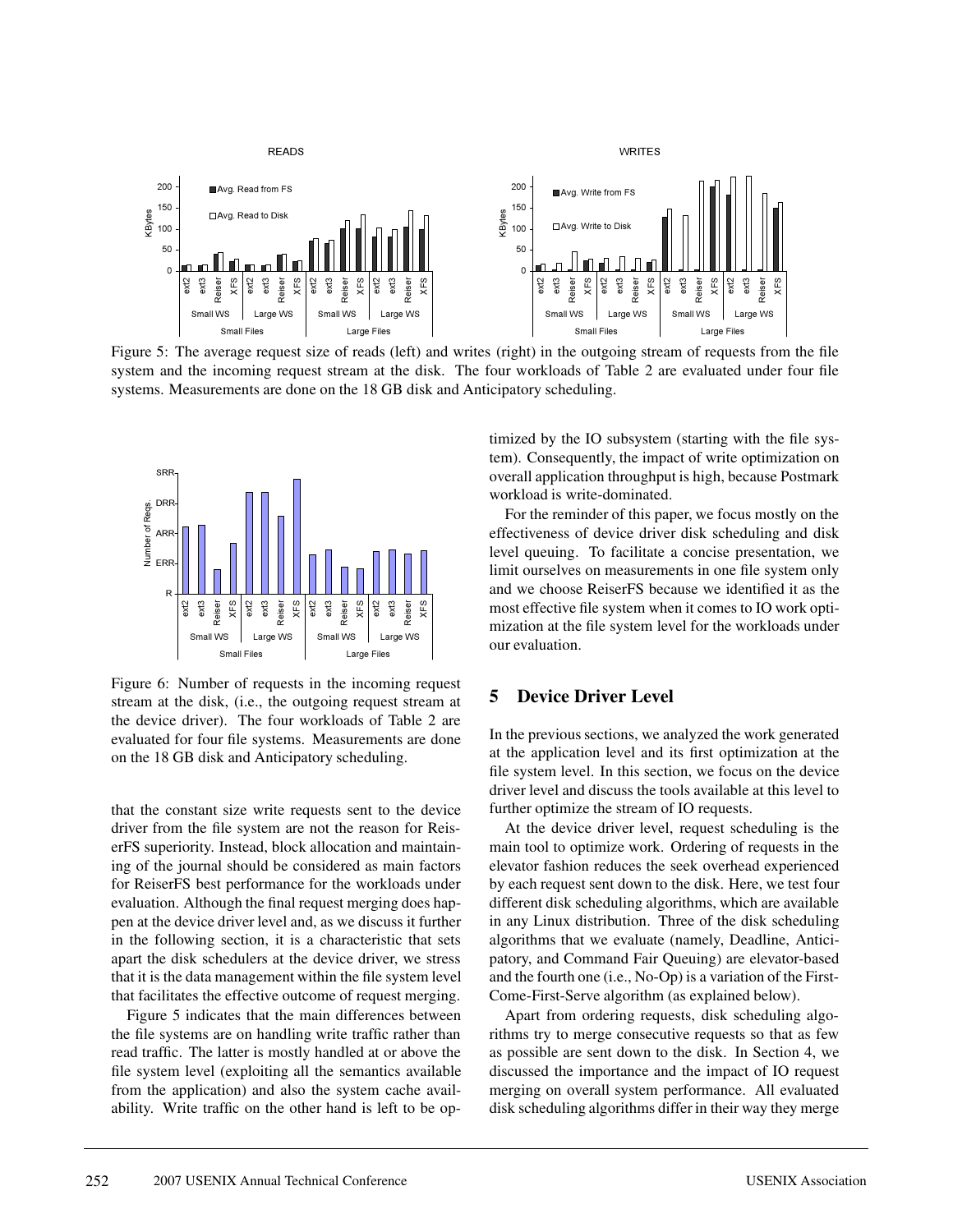

Figure 7: Postmark throughput under four different device driver schedulers and the four workloads of Table 2. Measurements are done on the 18 GB disk and ReiserFS.

requests, and their effectiveness depends on that. In the following, we describe in detail the four evaluated disk scheduling algorithms:

- **No-Op** is a first come first serve algorithm that merges sequential requests only if they arrive one after the other preserving the FCFS order.
- **Deadline** behaves as a standard elevator algorithm, i.e., it orders the outstanding requests in the order of the increased estimated seek distances, unless a read has been waiting for 300 ms or a write has been waiting for 5 seconds.
- **Anticipatory** (default) is the same as Deadline, when it come to ordering requests based on their seek distance. However sometimes it pauses for up to 6ms, in order to avoid seeking, while waiting for more sequential read requests to arrive. Anticipatory is a non-work conserving scheduler, because there are cases when it holds the system idle although there are outstanding requests waiting for service.
- **CFQ** (Command Fair Queuing) is also an elevatorbased scheduler that, that in a multi-process environment, attempts to give every competing process the same number of IOs per unit of time in a roundrobin fashion.

Figure 7 plots Postmark throughput for the four different workloads of Table 2 and the four different device driver scheduling algorithms. The file system is ReiserFS and the disk is the 18 GB one with a queue depth of 4. By fixing all system parameters, such as the file system, disk queue depth, and workload, we attribute the differences in Postmark throughput only to the device driver disk scheduling algorithm. Postmark throughput is

clearly higher for scheduling algorithms that reorder the IO traffic based on inter-request seek distances. The differences are more noticeable under more random workloads (i.e., workloads SS and SL) than under more sequential workloads (i.e., workloads LS and LL).

No-Op is in clear disadvantage, with throughput as low as one fourth of the best performing scheduling algorithm (under the SS and LS workloads). As we explained earlier, this is an outcome of the non-work conserving nature of the disk scheduling algorithms where request reordering does result in less work to be done at the disk. In addition, No-Op performs poorly even for the more sequential LL workload, because it merges only consecutive sequential requests. Among the elevator-based disk schedulers, Deadline performs the best in our system, with a noticeable advantage only for the SS workload where randomness is high and working set size small.

Under all scenarios that we measured at the device driver level, the highest relative gain for a disk scheduling algorithm is approximately 20% once all other system parameters remain unchanged (this is for the case of ReiserFS, SS workload and Deadline and Anticipatory schedulers). This gain is much smaller than the case depicted in Figure 3 where the file system rather than the scheduling algorithm is the changing system parameter and the performance gains is as much as 80% for ReiserFS when compared with XFS under the SS workload.

Disk scheduling algorithms, including No-Op, merge incoming file system requests to exploit their temporal and spatial locality. Anticipatory scheduling is the most aggressive algorithm with respect to merging, because it waits up to 3 ms (in our configuration) for new read arrivals that could be merged with outstanding ones, even though the storage system might be idle. No-Op scheduling is the least efficient algorithm because it merges only consecutive requests that are sequentially located on the disk. Deadline and CFQ do not put conditions on consecutive arrivals of sequential requests as No-Op does.

Differences in disk scheduling algorithms with respect to request merging are depicted in Figure 8, where we plot the average request size for the read and write traffic in and out of the device driver for the four workloads of Table 2 under the four different disk scheduling algorithms. The file system is ReiserFS and the disk is the 18 GB one with a queue depth of 4. There is a substantial difference between No-Op write request size out of the device driver and other schedulers write request size out of the device driver. No-Op does not succeed to merge any write requests at all because their sequentiality is broken by other IO requests. In particular, under ReiserFS, which we plot in Figure 8, No-Op is under disadvantage because the file system chops application write requests to 4 KB. All other disk scheduling algorithms perform comparably, because the high IO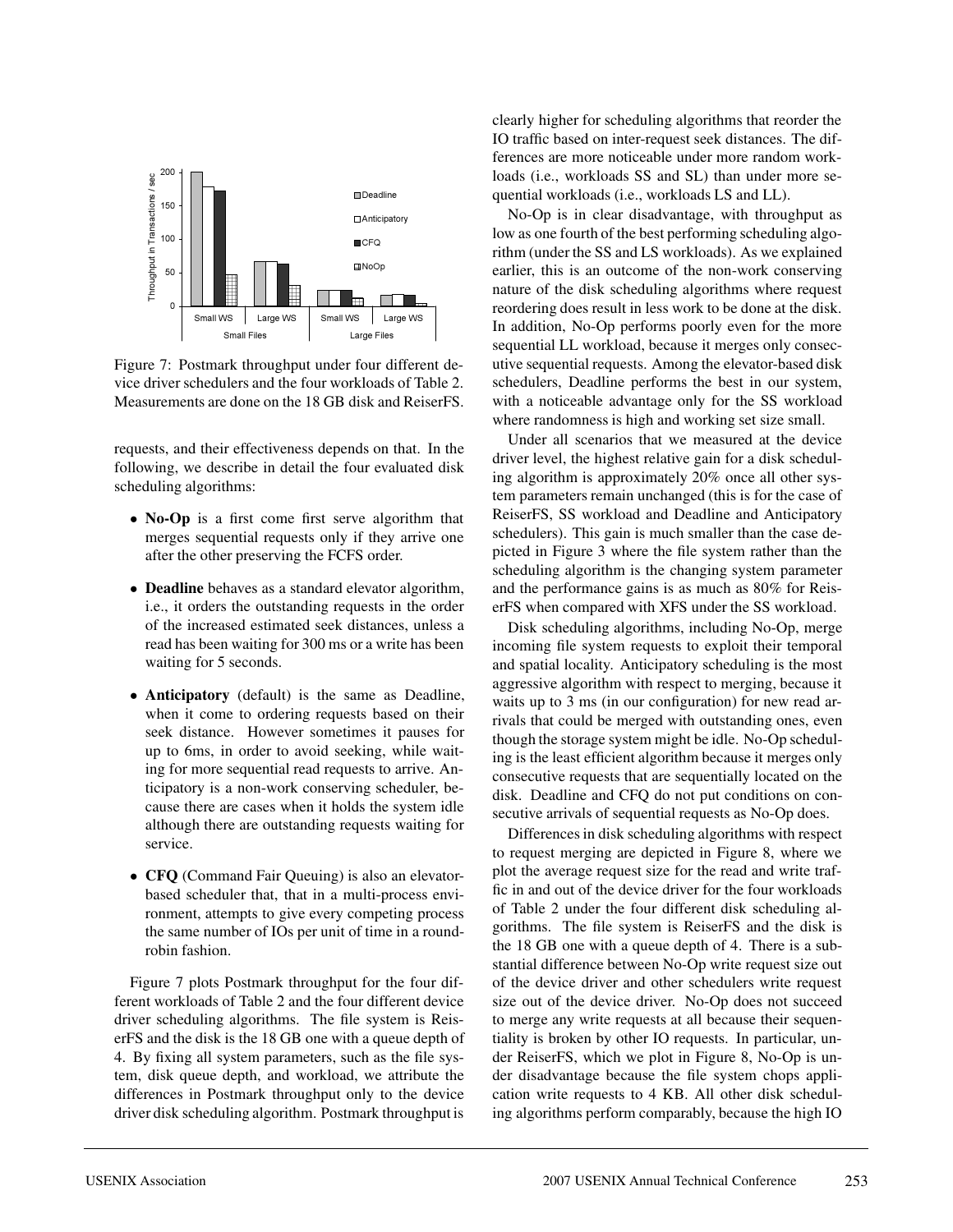

Figure 8: Average request size of reads (left) and writes (right) at the device driver for the incoming and outgoing traffic for the four workloads of Table 2 and four scheduling algorithms. Measurements are done on the 18 GB disk and ReiserFS.



Figure 9: Number of requests in and out of the device driver level, for the four workloads of Table 2 and the four disk scheduling algorithms. Measurements are done on the 18 GB disk and ReiserFS.

load with short interarrival times causes these scheduling algorithms to meet their parameter thresholds for request merging. Generally, device driver disk scheduling merges more effectively writes than reads for the Postmark workloads evaluated here.

The same conclusion is drawn from the results presented in Figure 9, where we plot the number of requests in and out the device driver level for each scheduler and the four workloads of Table 2. For the workloads that access large files (i.e., LS and LL) the degree of merging is higher than for workloads that access small files (i.e., SS and SL), because the workload is sequential and, on its own, represents more opportunities for request merging.

In Figure 10, we show the average response time and queue length at the device driver level for the four workloads of Table 2, the four disk scheduling algorithms, ReiserFS, and the 18 GB disk with queue depth of 4.





Figure 10: Average response time and queue length at the device driver for the four scheduling algorithms and the four workloads of Table 2. Measurements are done on the 18 GB disk and ReiserFS.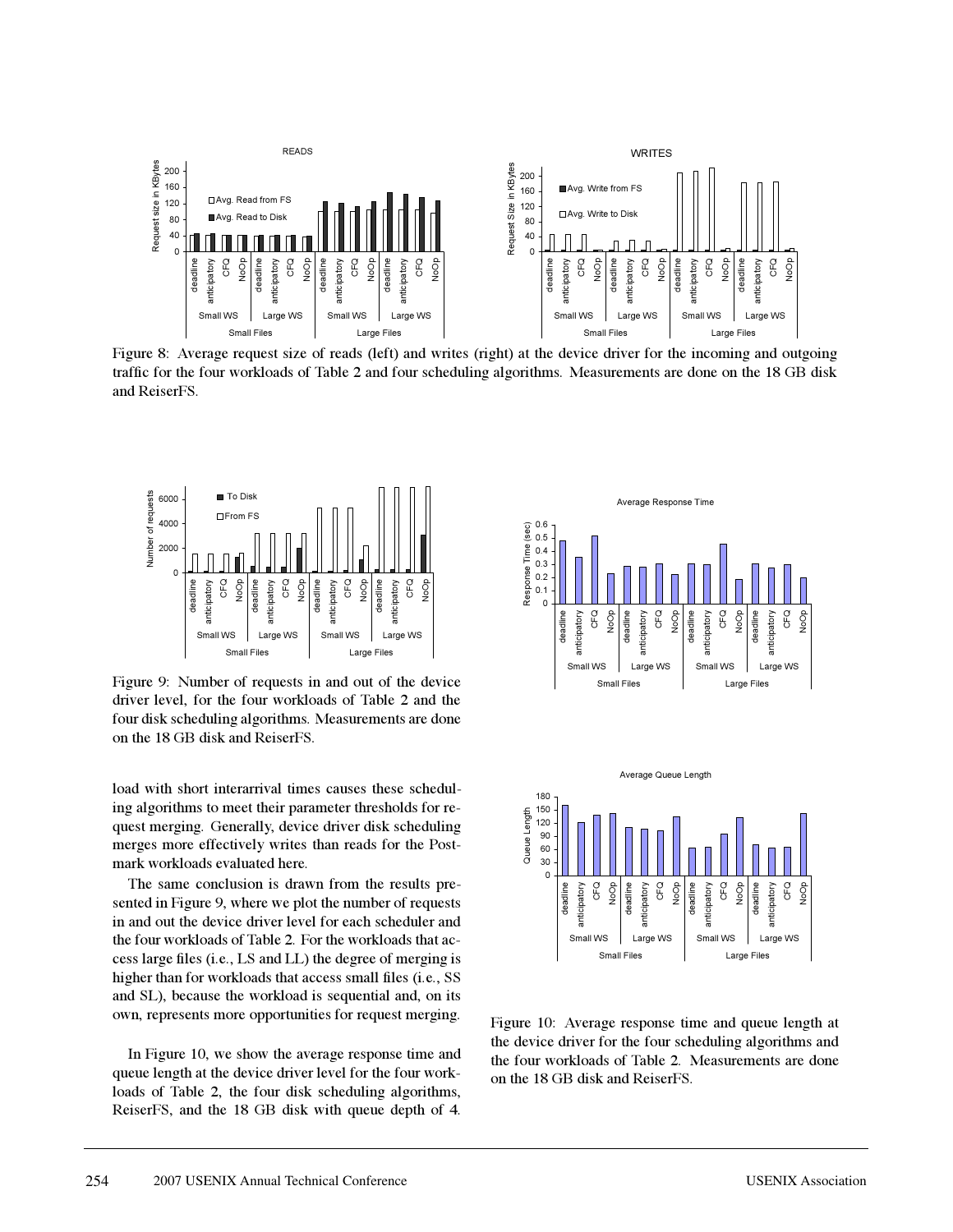

Figure 11: Response time distribution at the device driver and disk for the SS workload. Measurements are done on the 18 GB disk and ReiserFS.

The results of Figure 10 clearly indicate that the device driver operates under very high load with queue lengths in the hundred and response times in the level of seconds. Request response time under No-Op is better than under the other scheduling algorithms because the requests and, consequently, the disk transfer times are shorter under No-Op than under the other disk scheduling algorithms (see Figure 8). The difference is reflected in overall average request response time.

We also plot the cumulative distribution function of response times at the device driver and at the disk for only one workload (i.e., SS) and the four scheduling algorithms.in Figure 11 Indeed the disk scheduling algorithms other than No-Op do introduce more variability in the system as the distribution at the device driver indicates. However this variability does not affect the overall system performance since under these scheduling algorithms the application throughput is noticeably better than under the fair No-Op scheduler. The variability injected in the workload because of scheduling at the device driver level, does not get more pronounced at the disk level as the distribution of disk response time indicate. The difference between the four device driver schedulers in the disk response time distribution is attributed to the difference in request size between No-Op and the other three disk schedulers.

### **5.1 Second application: Linux kernel build**

Previously, we showed that Postmark fully utilizes the storage subsystem (see Figure 10). As indicated in Section 4, under heavy load, request merging becomes the determining factor on IO performance and the best performer, i.e., ReiserFS, distinguishably sets itself apart from the other file systems. In order to evaluate behavior under lighter load conditions, we chose to generate IO workloads by compiling the Linux 2.6 kernel, twice and four times simultaneously. Note that a sin-



Figure 12: Throughput in builds per second for the Linux kernel compilation benchmark.

gle Linux kernel compilation in our dual processor system performs the same as two simultaneous Linux kernel builds and more than four simultaneous builds load the system heavily (similarly to Postmark).

Linux kernel compilation generates a write-dominated random workload. Different builds were placed in different disk partitions which means that disk head positioning is involved when multiple simultaneous builds are running. Because the average request size is different for the Linux build measurements and the Postmark ones, we compare the load level by looking at the request interarrival times. While for Postmark the average interarrival time is 3 ms, for the Linux build is 19 ms and 12 ms for the two and four simultaneous builds.

Figure 12 shows the throughput of this benchmark measured in builds per second. Note that the differences between the disk scheduling algorithms at the device driver level are not as pronounced as in the case of the heavy Postmark load. Even No-Op is not far behind the seek-based scheduling algorithms. In the next section, we come back to the Linux kernel build bench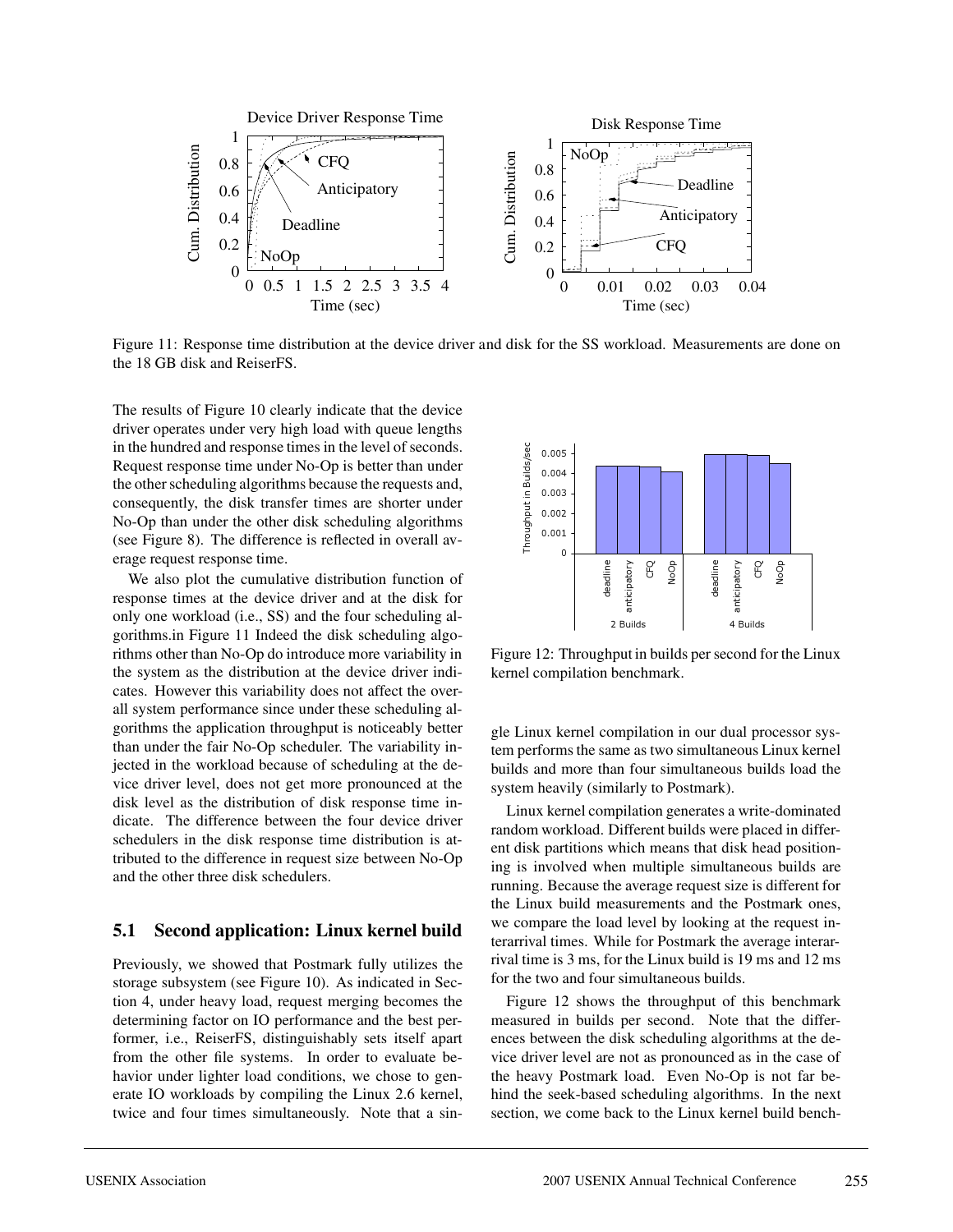mark and discuss the effectiveness of disk level request scheduling under medium IO load, where request merging has smaller effect on IO optimization than under the Postmark benchmark. Under the Linux build benchmark, request reordering is of more importance than request merging.

## **6 Disk Drive Level**

The disk drive is the last component in the IO path that we analyze in this paper. With the advances in chip design, modern disks have more CPU and more memory available than before. Although various optimization techniques such as request merging are best suited for the upper levels of the IO path such as the file system and the device driver, the disk itself does offer various optimization opportunities, mostly related to caching of data and scheduling of requests. We stress that disk scheduling at the disk level is the most effective IO request scheduling in the IO path [21], because it uses information on head position that is available only at the disk drive level. In this section, we focus on evaluating disk level scheduling by analyzing the effectiveness of disk level queuing.

We use three different disks in our evaluation manufactured by Seagate Technology. The main differences between them are the linear density, rotational speed, and capacity, which determine the average head positioning time and the associated overhead for each disk request. Details on the three disks used in our evaluation are given in Table 3. Note that the linear density of the 300 GB disk is approximately 24% and 64% higher than the linear density of the 146 GB disk and the 18 GB disk, respectively, while its average seek time is higher by approximately 30%. Although seek time is expected to improve if disk tracks are closer together, in the case of the 300 GB drive, the platters are larger to accommodate the large capacity and consequently the arm itself becomes heavier, which results in longer seek times for the 300 GB disk than the 18 GB and 146 GB disks.

|                | ST318453LC | ST3146854LC | ST3300007LC     |
|----------------|------------|-------------|-----------------|
| Capacity       | 18 GB      | 146 GB      | 300 GB          |
| <b>RPM</b>     | 15,000     | 15,000      | 10,000          |
| Platters       |            |             |                 |
| Linear density | 64K TPI    | 85K TPI     | <b>105K TPI</b> |
| Avg seek time  | $3.6/4$ ms | $3.4/4$ ms  | $4.7/5.3$ ms    |
| Cache          | 8 MB       | 8 MB        | 8M <sub>R</sub> |

Table 3: Specifications for the three Seagate disks.

In Figure 13, we show the Postmark throughput for the three disks of Table 3 and the SS and LL workloads of Table 2. The file system is changed while the disk scheduling is set to Anticipatory. The highest application



Figure 13: Postmark throughput for all disks of Table 3, two of the workloads of Table 2, the four file systems, anticipatory scheduling, and disk queue depth of 1.



Figure 14: Postmark throughput for all disks of Table 3, two of the workloads of Table 2, the four disk scheduling algorithms, ReiserFS, and disk queue depth of 1.

throughput is achieved for the 146 GB disk, with the 18 GB to a close second. The higher average seek times and the slower rotation speed cause the 300 GB disk drive, although with the highest linear density, to achieve the lowest application throughput among the three disk drives.

Figure 14 is similar to Figure 13, but now the file system is fixed to ReiserFS and the Postmark performance is measured under four disk scheduling algorithms. As pointed out above, the 146 GB disk is the one performing best under all device driver disk scheduling algorithms. Note that the relative gap between No-Op and the other seek-based algorithms is smaller for the newer disks (i.e., 146 GB and 300 GB) than the older one (i.e., 18 GB).

### **6.1 Disk Level Queuing**

As we mentioned previously, disk request scheduling is non-work conserving and the optimal algorithm, which is also NP-complete, uses the positioning time rather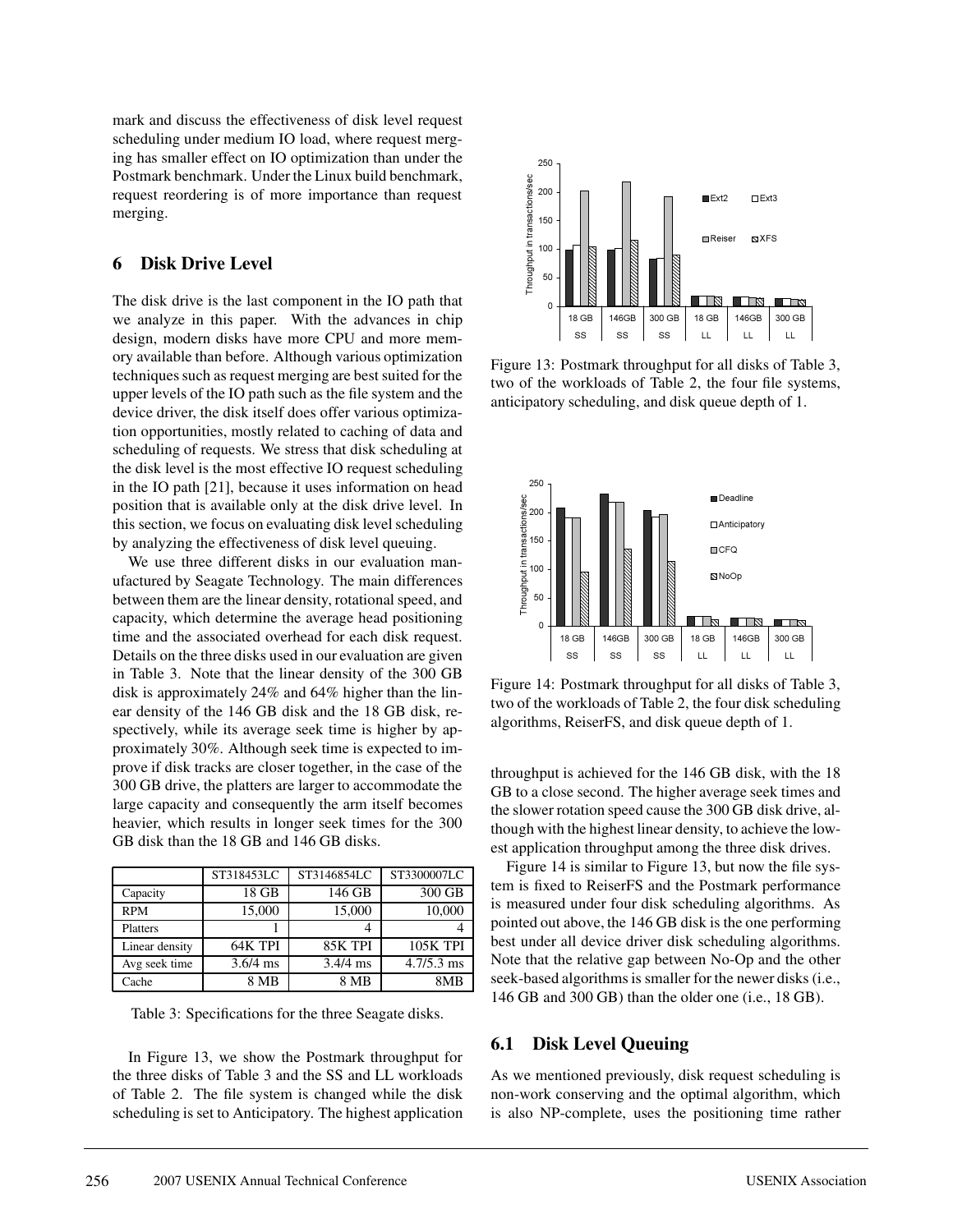than the seek time per request, when it comes to compute the optimal schedule [1]. Disk head positioning time is only accurately predicted at the disk drive itself, rather than any other level of the IO path. This is because the SCSI interface does not support sharing such information and because disks conduct various internal background activities to enhance their performance and reliability. Consequently, predicting disk head position at the device driver level is difficult, although, various efforts have been made to enhance disk scheduling at the device driver beyond the seek-based schedulers [5, 16].

Computing the optimal schedule is computationally expensive and impractical. Consequently, newer disks with more CPU and memory resources than before can easily accommodate long queue depths at the disk level and exploit almost all the performance enhancement available via disk level request reordering based on advanced heuristics rather than the optimal scheduling. The queuing buffer of the disks of Table 3 can hold up to 64 outstanding requests and they implement variants of the Shortest Positioning Time First algorithms [27].

The queue depth at the disk drive level is a parameter set at the device driver and often set to 4 (the default value for many SCSI device drivers). The queue depth at the disk is commonly kept low to avoid request starvation, because disk drive scheduling introduces variability in request response time, which can be controlled easily by the operating system at the device driver with algorithms such as Deadline but not at the disk drive level.

Here, we set the disk queue depth beyond the default 4 to evaluate the overall system benefits by queuing more at the disk drive level. To ease our presentation, we use only the 18 GB and the 300 GB disks from Table 3. The rest of the system configuration is: ReiserFS and the SS workload from Table 2. We use these settings because they represent the case with the most efficient and pronounced optimization (among all cases evaluated in the previous sections). We plot the measured Postmark throughput in Figure 15. The plot shows that, although the disk is the lowest component in the IO path, by only increasing the disk queue depth, we improve overall application performance and throughput.

The relative gain of deeper queues at the disk in Figure 15, is more pronounced for the newer 300 GB disk than the older 18 GB one. Actually for the best performing device driver scheduling algorithm (i.e., Deadline), the throughput of the 300 GB disk which we showed in Figures 14 and 13 to be lower than that of the other disks for the same workload, is very close to the throughput of the 18 GB disk.



Figure 15: Postmark throughput as a function of the disk queue depth for the 18 GB and the 300 GB disks, ReiserFS, and the SS workload.

## **6.2 Disks with Write Cache Enabled**

The cache at the disk, as anywhere else in the system, is an important resource that aids performance enhancement in the IO path. While evaluation of disk cache effectiveness is outside the scope of our analysis, in this section, we evaluate the relation between the effectiveness of disk level queuing and two different policies for using the available cache by the incoming write traffic, specifically, the "write-back" and the "write-through" polices.

The write-back policy is proposed to further enhance performance at the disk drive level. Under the write-back policy, once a write request has arrived at the disk cache, the host is notified for its completion. From the host perspective the write service time is equal to the disk cache hit time rather than the time to actually completely store the write on the disk media. The drawback of this policy is that it might lead to inconsistencies during system crashes or failures, because the data is not permanently stored while it appears so for the host system. Disk writeback policy is the default one for all the SATA drives, which are installed in systems with moderate reliability requirements. Interestingly enough, even the newer SCSI Seagate disks (i.e., the 146 GB and the 300 GB ones) came with the write cache enabled. It is true that if non-volatile memory is available in the IO path, then inconsistencies because of data loss during crashes are reduced. As such "write-back" is the default policy for disk drives.

The other option is to write the data through on the disk and notify the host that a write is completed only when the data is actually stored safely on the disk media. This means that read and write traffic are handled similarly and for almost all writes the disk service time is not going to be the disk cache-hit time anymore. This policy is called "write-though" and provides high levels of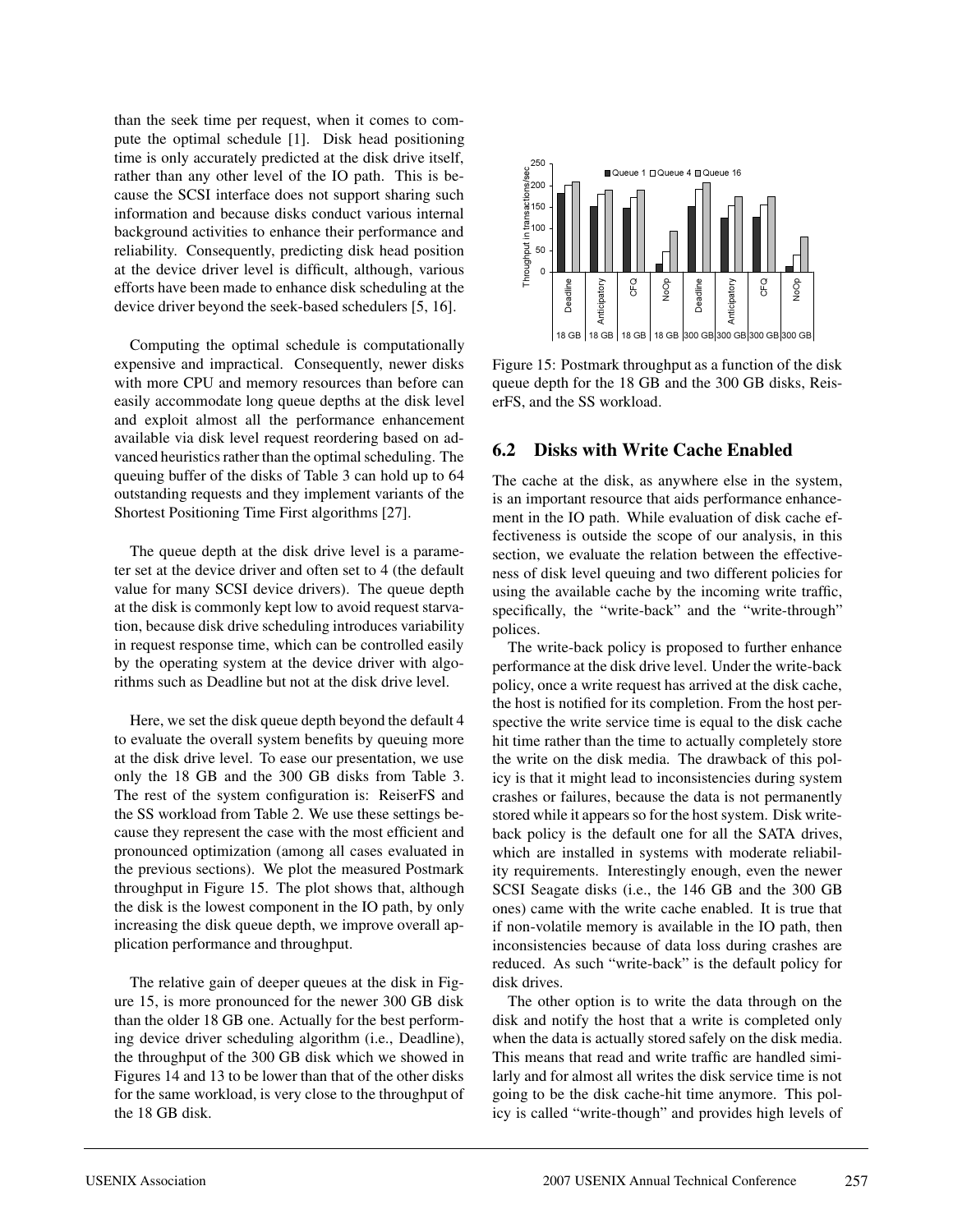data reliability and consistency. Disk level performance under the "write-through" policy is worse than under the "write-back" policy, which explains why the former is used only in systems with the highest level of data reliability and consistency requirements. All our previous results in this paper are generated with "write-through" disk caches.

In this subsection, we evaluate the system and application behavior when the only parameter that changes in our testbed is the disk queue depth while we set the file system to be ReiserFS and run the SS workload. We also set the disk cache to be "write-back". We conduct measurements for all four device driver schedulers in our evaluation.

We present Postmark throughput in Figure 16. Without disk-level queuing (i.e., queue depth of one) Postmark achieves the highest (or very close to it) throughput possible for the configuration. Additional queuing at the disk, commonly results in performance degradation. In particular, this is the case when the device driver scheduler, such as No-Op, is not effective on IO request ordering and merging.

The adversary affect of disk level queuing on overall system performance when "write-back" is enabled is related to the limited queueing buffer space at the disk. If write cache is enabled, the effective disk queue is longer than what disk advertises at the device driver. Hence, under heavy loads, as it is the case for Postmark, the actual disk queue reaches the physical maximum allowable queue of 64 for the disks under our evaluation. If the buffer queue at the disk is full, the disk responds to the host with a "disk full" message, which indicates that it can not accept more requests. Consequently, the device driver delays the requests longer and because the IO subsystem does operate as a closed system, these delays propagate and affect overall system performance, i.e., the system slows down. As it can be seen from Figure 16, the negative disk queuing effect is not consistent. Specifically, the minimum throughput is often at queue depth of 4 and not at the higher queue depth of 16.

Comparing results in Figure 15 with results in Figure 16, we observe that if the disk "write-through" policy is enabled as well as the queue depth is set to a high value, then highest Postmark throughput achieved under "write-through" and "write-back" policies are very close. This means that the level of optimization offered in the IO path, in particular disk level queuing, is as effective as to close the performance gap between the disk "write-through" and "write-back" policies. We conclude this subsection, by stressing that deep disk queues and "write-through" policy not only achieve application-level throughput as high as under the performance-enhancer "write-back" policy, but enhance the always needed data consistency and reliability.



Figure 16: Postmark throughput as a function of the disk queue depth for the 18 GB and 300 GB disks, ReiserFS and the "small files, small working set" (SS) workload. Write-back cache is enabled at the disk.

## **6.3 Second application: Linux kernel build**

As we discussed in more length in Subsection 5.1, Postmark load is high and we choose to benchmark also a case of medium load in the system by compiling simultaneously two and four Linux kernels. Under high load, as it is the case of Postmark, IO requests wait mostly at the device driver, because the number of outstanding IO requests is higher than the maximum disk queue depth. Hence disk level queuing is effective only for a small portion of the outstanding IO requests and optimization effectiveness at the device driver becomes more important than queuing at the disk drive level.

Under medium loads, as it is the case of the Linux kernel compilation, which we described in Subsection 5.1, the impact of disk queuing in the overall system performance is higher than under high loads. This holds in particular for cases when the optimization at the device driver level (or any other level in the IO path) is not as effective as it could be (as it is the case of the No-Op scheduler).

In Figure 17, we show the effectiveness of disk queuing when compiling 2 and 4 Linux kernels simultaneously. Note that No-Op benefits the most from disk queuing and the result is that the overall system performance (measured in builds per seconds) is very close for all four device driver disk schedulers when disk queue depth is 16 or higher. Hence, we conclude that disk level queuing and scheduling is effective and does close any performance gaps in the IO request reordering from the higher levels in the IO path.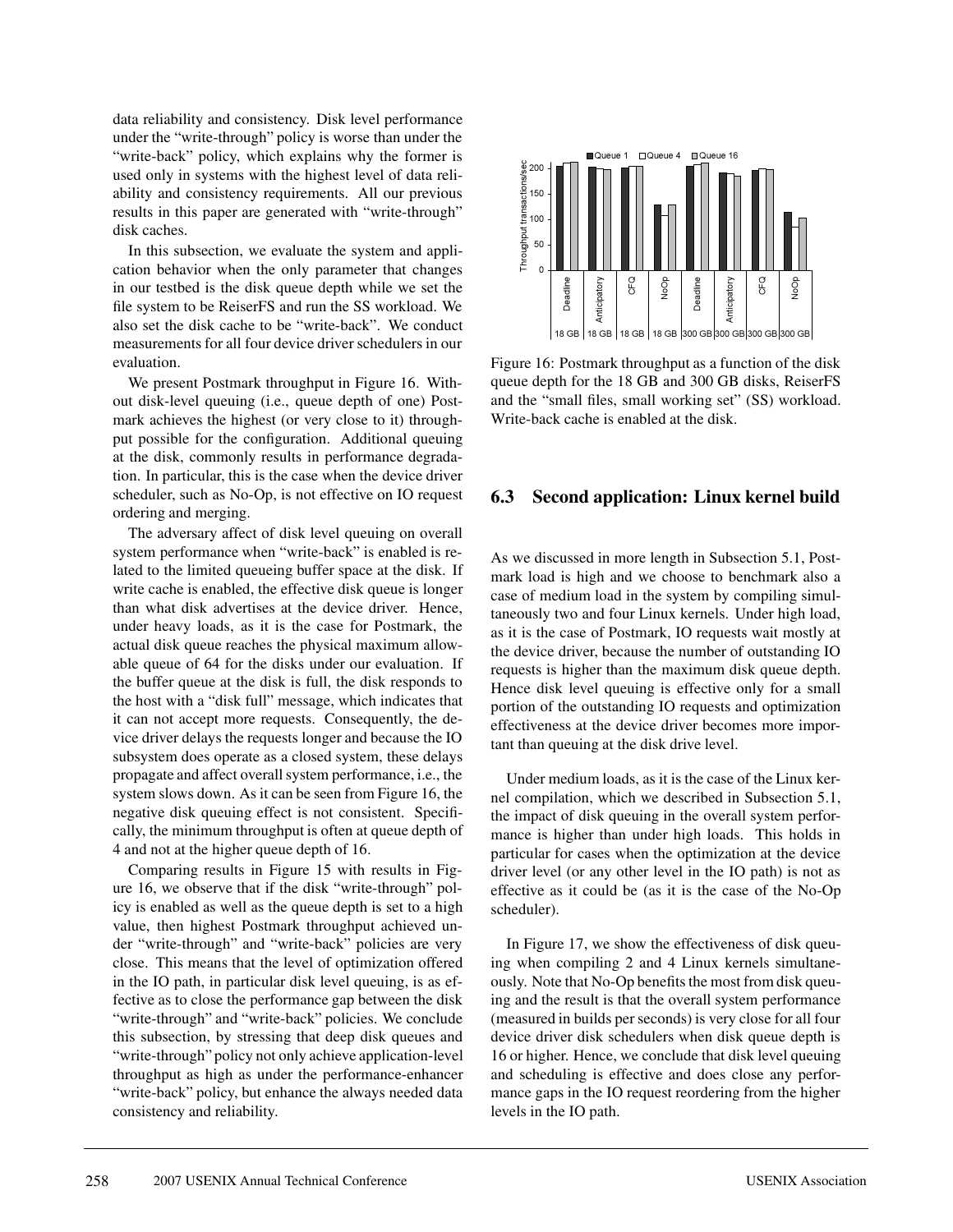

Figure 17: Throughput in builds per second for the four disk scheduling algorithms, and different disk queue depths. Measurements are done on the 18 GB disk and ReiserFS.

# **7 Related Work**

Because the performance gap between memory and disk drives has remained significant, even with the latest advances in technology, optimizing performance in the IO path has been the focus of work for many researchers. In addition to adding resources such as caches [2] in the IO path and managing them more efficiently [14], optimization of the IO activity itself is one of the main tools to enhance IO performance. IO workload optimization consists mostly of request merging and request reordering at various levels of the IO hierarchy, such as the file system, the device driver, and the disk drive.

IO work reordering via scheduling early on aimed at minimizing the linear disk head movement (i.e., seeks) [3, 4, 7, 20] and later evolved to minimizing the overall head position phase [1, 10, 21] of a disk request service. Because IO request reordering introduces variability in request response time, multiple variations are proposed to mitigate the problem [27]. On the analytic side, there are studies that compare analytically disk scheduling algorithms [25] and derive empirical models of disk access patterns to facilitate such comparison [26].

Recent advances in disk scheduling include speculative waiting to better exploit temporal and spatial locality of IO requests [9], predicting disk service times [16] and disk head position [5] to enhance performance of seekbased schedulers at the device driver, increasing disk head utilization by reading "for free" data on the path of the disk head movement [13], and other hierarchical approaches [22], which are mostly used for performance virtualization in large systems [12].

Performance optimization at the disk drive level is mostly related to request scheduling and evaluated in association with it [27]. IO performance improvement is also evaluated in association with workload characterization studies [19]. Performance enhancement related to advancements in disk technology, including areal density and rotational speed is discussed in [15]..

While most request reordering happens either at the device driver or at the disk, file systems also represent a critical component of the IO path capable of effective IO work optimization. The main research efforts when it comes to enhancing file systems, are related with improving data reliability and consistency [17, 23]. However considerable work is done to enhance file system performance as well. For example scalability of the XFS file system is discussed in [24] and file system workload characteristics are analyzed in [6, 8]. A comparative study between file systems is presented in [18].

Apart from the existing work, our paper analyzes advances in the IO path, and evaluates how effectively they integrally optimize and enhance IO performance. Most works evaluate the components of the IO path individually, while in this paper, we analyze their impact in overall application performance. Our goal is to first identify the reasons why some components in the IO path are more effective than others in optimizing the IO workload and secondly understand if and how such optimization can be as effective in other tiers as well with the goal to further enhance IO subsystem performance.

### **8 Conclusions**

In this paper, we presented a measurement-based analysis of the optimization effectiveness in the IO subsystem, focusing on the file system, device driver scheduler, and the disk itself. We used the Postmark benchmark to generate heavy IO write-intensive workload and the Linux kernel compilation to generate medium IO writeintensive workload. We analyzed four file systems, four device driver level disk schedulers and three Seagate disk drives.

Our measurements showed that request merging is critical for reducing the number of disk requests and enhancing overall performance. Although, request merging takes place at the device driver scheduler, it is the block allocation and data management at the file system itself that determines the effectiveness of the request merging process. The most effective file system in our measurements was ReiserFS which improved by as high as 100% application-level throughput.

Under medium load though, request merging becomes less efficient and request reordering becomes the tool to optimize the IO traffic. Request reordering at the device driver level improved application-level throughput by as much as 20% application-level throughput under the Deadline device driver scheduler.